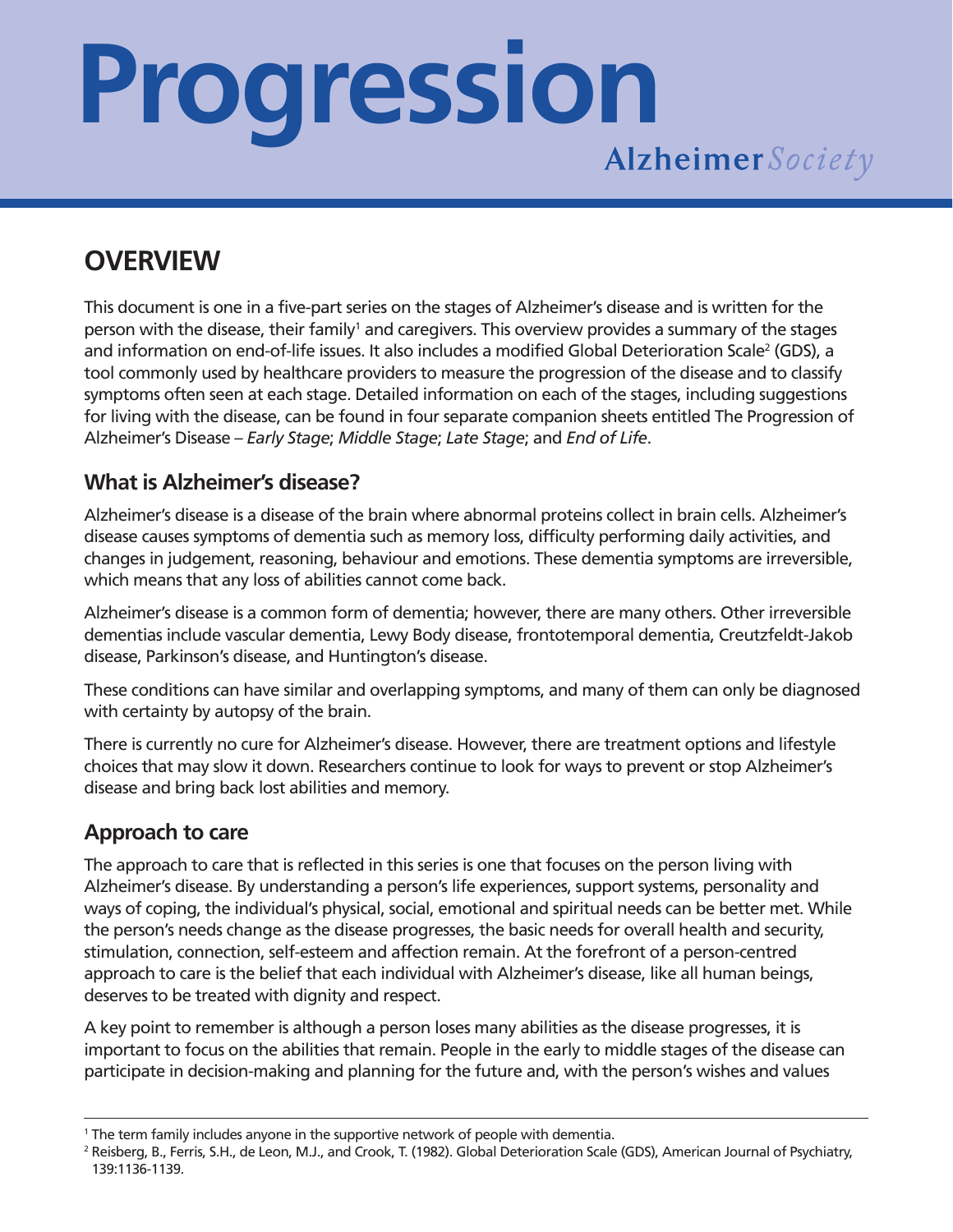expressed early on, living with Alzheimer's disease can be less stressful. Throughout all stages of the disease, enjoying pleasurable pastimes and activities, and spending time with friends and family are important in stimulating the brain and fostering a positive attitude.

The approach to care greatly influences the individual's quality of life. The Alzheimer Society has developed *Guidelines for Care* to explain to people living with Alzheimer's disease, their families and caregivers the special type of care that is most supportive of people with the disease.

#### **Stages of Alzheimer's disease**

The stages of Alzheimer's disease are commonly referred to as "early", "middle" and "late" and may be measured by the Global Deterioration Scale (GDS).

Brief descriptions of these stages follow:

#### **1. Early stage (stage 2, 3 GDS)**

The term "early stage" refers to individuals of any age who have mild impairment due to symptoms of Alzheimer's disease. Common symptoms include forgetfulness, communication difficulties, and changes in mood and behaviour. People in this stage retain many of their abilities and require minimal assistance. They may have insight into their changing abilities, and, therefore, can inform others of their experience of living with the disease and help to plan and direct their future care.

*Please note that the term "early stage" refers to people of any age who have mild impairments as a result of Alzheimer's disease. This differs from the terms early or young onset which refer to people who have been diagnosed with Alzheimer's disease at a younger age than usual, typically under the age of 65.*

#### **2. Middle stage (stage 4, 5, 6 GDS)**

This stage brings a greater decline in the person's abilities. Memory and other cognitive abilities will continue to deteriorate although people at this stage may still have some awareness of their condition. Assistance with many daily tasks, such as managing finances, shopping and homemaking may be needed. Usually by stage 6, help with dressing, bathing and toileting will eventually become necessary. Individuals in middle stage may walk alone from home and lose their way. Minimizing risk by using programs such as MedicAlert® Safely Home® is often helpful.

#### **3. Late stage (stage 7 GDS)**

In this stage, the person eventually becomes unable to communicate verbally or look after themselves. Care is required 24 hours a day. The goal of care at this stage is to continue to support the person to ensure the highest quality of life possible.

#### **End of life**

When the person nears death, comfort measures become the focus. As in the care of any person living with a terminal illness, physical as well as emotional and spiritual needs must be carefully considered. Attention to providing supportive care focuses on quality of life and comfort.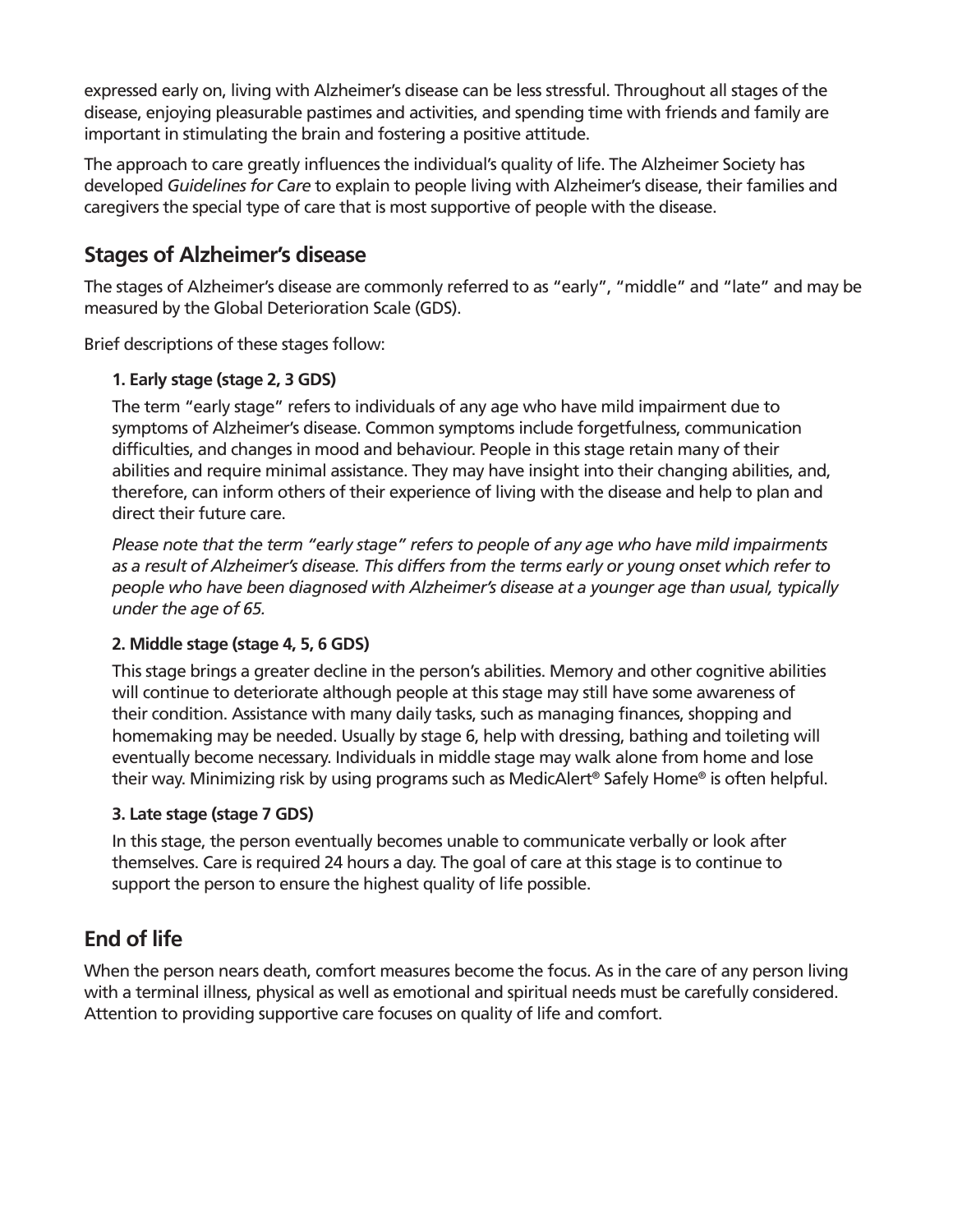#### **The Global Deterioration Scale (GDS)**

| <b>Stage</b>                                                                                                                                            | <b>Typical Symptoms</b>                                                                                                                                                                                                                                                                                                                                                                                                                                                                                                                                                                                                                                                                                                                                                                                     |
|---------------------------------------------------------------------------------------------------------------------------------------------------------|-------------------------------------------------------------------------------------------------------------------------------------------------------------------------------------------------------------------------------------------------------------------------------------------------------------------------------------------------------------------------------------------------------------------------------------------------------------------------------------------------------------------------------------------------------------------------------------------------------------------------------------------------------------------------------------------------------------------------------------------------------------------------------------------------------------|
| Stage 1: No cognitive decline (normal<br>function)                                                                                                      | No memory problems<br>$\qquad \qquad \blacksquare$                                                                                                                                                                                                                                                                                                                                                                                                                                                                                                                                                                                                                                                                                                                                                          |
| <b>Stage 2: Very mild cognitive decline (may</b><br>be normal age related changes<br>or earliest signs of Alzheimer's<br>disease)                       | <b>Memory lapses</b><br>Forgetting familiar names and locations of objects<br>These lapses are not typically obvious to others                                                                                                                                                                                                                                                                                                                                                                                                                                                                                                                                                                                                                                                                              |
| <b>Stage 3: Mild cognitive decline (early</b><br>stage Alzheimer's disease can be<br>diagnosed in some, but not all<br>individuals with these symptoms) | Mild forgetfulness<br>$\blacksquare$<br>Difficulty learning new things<br>Difficulty concentrating or limited attention span<br>Problems with orientation, such as getting lost<br>Communication difficulties such as finding the right word<br>Loss or misplacing of valuable objects<br>$\qquad \qquad \blacksquare$<br>Difficulty handling problems at work<br>$\qquad \qquad \blacksquare$<br>Issues are noticeable to family, friends or co-workers<br>$\qquad \qquad \blacksquare$                                                                                                                                                                                                                                                                                                                    |
| Stage 4: Moderate cognitive decline<br>(mild or early stage Alzheimer's<br>disease)                                                                     | Some memory loss of one's personal history<br>$\qquad \qquad \blacksquare$<br>Difficulty with complex tasks e.g., managing finances,<br>shopping, travel<br>Decreased knowledge of current events and recent events<br>$\qquad \qquad \blacksquare$<br>Impaired ability to perform challenging mental arithmetic<br>(e.g., counting backward from 75 by 7)                                                                                                                                                                                                                                                                                                                                                                                                                                                  |
| <b>Stage 5: Moderately severe cognitive</b><br>decline (moderate or mid-stage<br>Alzheimer's disease)                                                   | Major gaps in memory e.g., phone numbers or names of<br>close family members<br>Help is needed with day-to-day tasks                                                                                                                                                                                                                                                                                                                                                                                                                                                                                                                                                                                                                                                                                        |
| <b>Stage 6: Severe cognitive decline</b><br>(moderately severe or mid-stage<br>Alzheimer's disease)                                                     | Continued memory loss e.g., occasionally forgetting the<br>$\overline{\phantom{a}}$<br>name of a spouse or primary caregiver<br>Loss of awareness of recent events and experiences in their<br>lives e.g., not remembering what they had for lunch or their<br>child's graduation<br>Assistance is needed with activities of daily living e.g.,<br>getting dressed, bathing<br>Difficulties counting<br>$\qquad \qquad \blacksquare$<br>Personality and emotional changes such as confusion,<br>$\overline{\phantom{a}}$<br>anxiety, suspiciousness, anger, sadness/depression, hostility,<br>apprehension, delusions and agitation<br>Obsessions such as repetition of simple activities<br>Disruption of normal sleep/waking cycle<br>Increasing episodes of incontinence<br>$\qquad \qquad \blacksquare$ |
| Stage 7: Very severe cognitive decline<br>(severe or late-stage Alzheimer's<br>disease)                                                                 | Severe cognitive impairment<br>Vocabulary becomes limited and verbal abilities eventually<br>disappear<br>Loss of ability to walk independently and sit without support<br>$\qquad \qquad \blacksquare$<br>Help is needed with eating and using the toilet; usually<br>$\overline{\phantom{a}}$<br>incontinent                                                                                                                                                                                                                                                                                                                                                                                                                                                                                              |